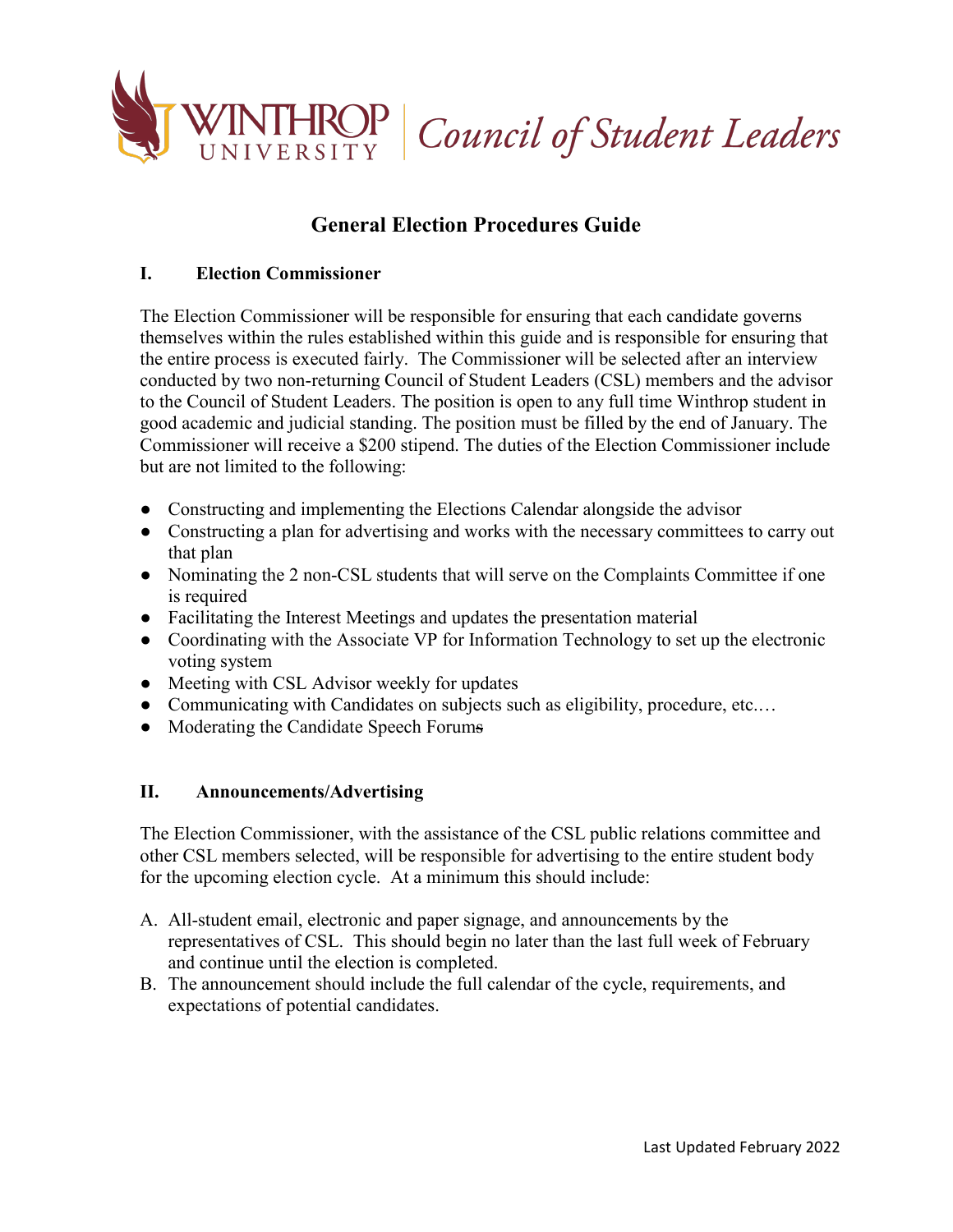# **III. Eligibility**

Each candidate for Student Body President and Vice President must go through a mandatory application process and meet the following requirements:

- A. Be a full-time student who has earned a minimum of 12 Winthrop credit hours
- B. Hold a minimum of 3.000 cumulative GPA
- C. Attend one interest meeting
- D. Have a running mate so that a candidate for Student Body President and a candidate for Student Body Vice President make up a ticket
- E. Submit all application materials received at the interest meeting which include a Candidate Release form, personal information, a resume, a platform statement and Leadership Portfolio
	- 1. The platform statement should discuss long and short-term goals for the Winthrop student body.
	- 2. Complete answers to questions on the application.
	- 3. Application materials must be submitted by each candidate by the date specified on the Election Calendar
- F. Not currently on disciplinary probation
- G. Ability to serve both fall and spring of the same academic year.

# **IV. Certification of Eligibility**

Each candidate who returns all application materials by the specified date and time must be certified and approved to run. The certification process will go as follows:

- A. Application materials will be reviewed by the Election Commissioner and the Council's Advisor.
- B. Official Winthrop University transcripts will be reviewed by the CSL Advisor in order to verify the given GPA.
- C. The application materials will be posted on the CSL website, and made available in the CSL Office, so that students will be able to review each candidate's eligibility and goals for the student body.

## **V. Election Process**

The student body election process will follow the election cycle calendar as communicated to CSL and will conclude no later than the third Friday of April. The ticket of candidates who obtain a majority  $(50\% + 1)$  of votes cast will be declared the winners of the election.

A. There will be \$1000 allotted for candidates to use for campaigning purposes. This allotment will be divisible amongst each ticket with no ticket receiving more than \$200. Candidates will not be permitted to spend additional funds and must submit receipts for every purchase made in order to be eligible for reimbursement and to verify that the limit was not exceeded.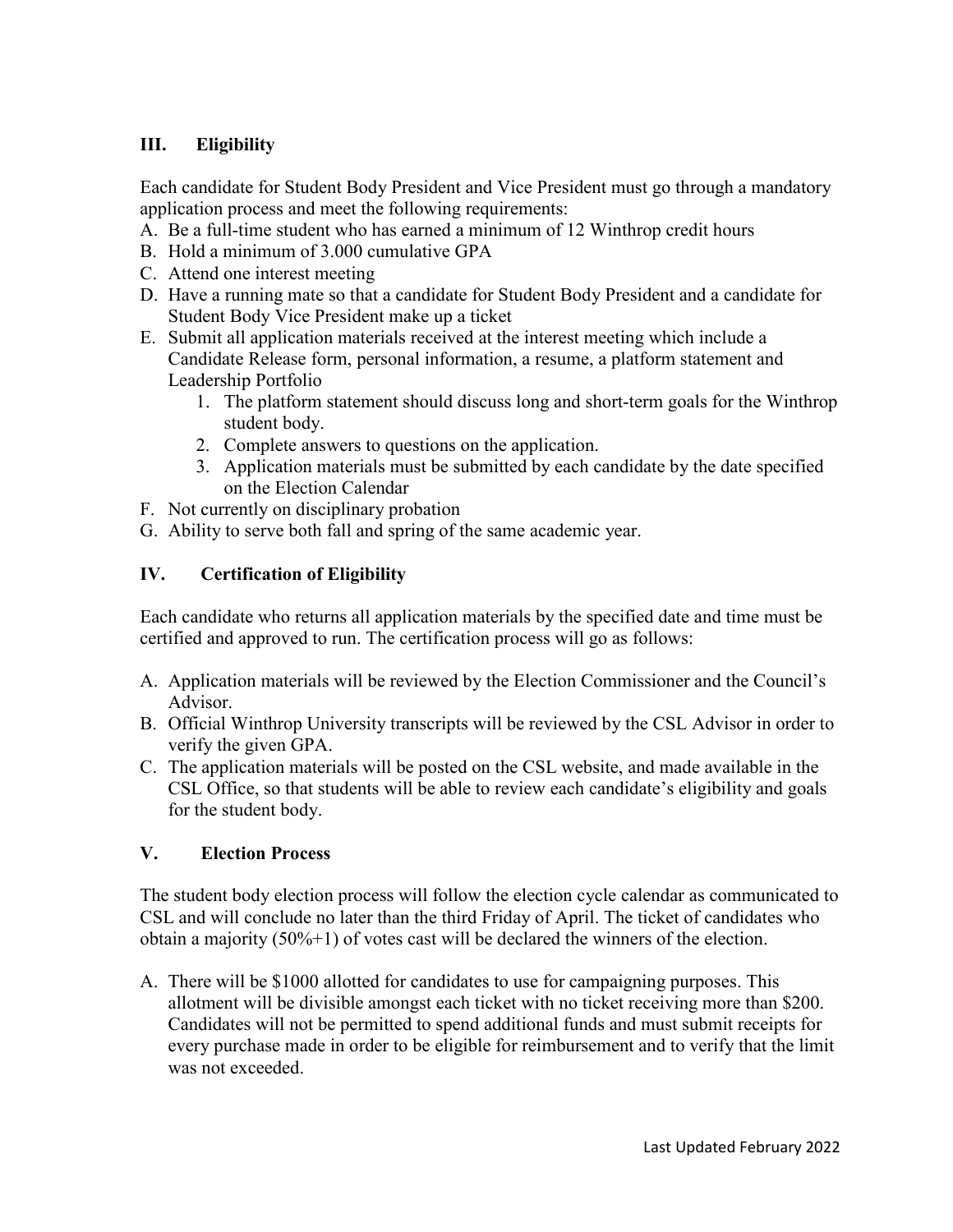- 1. No candidate shall pool campaign expenses with another candidate, other than the running mate, in an effort to achieve a greater sum of expenditures than they are allotted individually.
- 2. Campaign contributions of any kind, including goods and services, are not acceptable or permissible.
- 3. The Election Commissioner will verify all expenses before notifying the winner.
- 4. In the event that expenses cannot be verified, the Complaint Committee will review the materials and make a decision as to whether or not the ticket should be disqualified.
- B. Campaigning will begin March 28th and end after the voting closes but must be allowed a minimum of 10 days. Voting lasts 3 days and begins and ends at midnight according to the approved election calendar.
	- 1. All campaign literature to be posted must abide by the Winthrop University Posting Policy
		- a. Failure to follow the Posting Policy shall result in their removal and possibly a candidate's disqualification.
		- b. Candidates are encouraged to pursue "green" means of campaigning, including but not limited to: text blasts, e-mails, Facebook, etc…
	- 2. During the campaigning cycle social gatherings and tabling must be held on campus and a valid space request submitted.
	- 3. Candidates will be required to attend the candidate forum hosted by CSL.
	- 4. Candidates shall not violate the Winthrop University Student Code of Conduct and will be expected to uphold the Dedication for Excellence.
	- 5. All questions not outlined within these guidelines will be brought to the attention of the Election Commissioner before action is taken.
- C. Members of CSL must remain an unbiased group in order to promote the campaign as a whole and not only promote one ticket.
	- 1. An exception is granted for any member of the Council who is running for Chair and Vice Chair.

# **VI. Voting**

Voting will take place using a virtual voting system prepared by the Winthrop University Office of Computing and Information Technology. Students may vote at any time during the advertised voting window.

- A. There shall be no campaigning inside of Ida Jane Dacus Library, in any Winthrop computer lab, or in any academic classes in order to avoid disrupting the learning environment.
	- 1. Campaigning in Residence Halls will be up to the discretion of the respective Residential Success Coordinator(s) and/or the Office of Residence Life.
- B. Candidates may not coordinate the use of personal computers, iPads, cell phones, or any other personal devices as polling sites.
	- 1. This includes having QR codes displayed on any of the candidates' devices.
- C. A ticket shall be declared the winner of the election by meeting the following criteria:
	- 1. A ticket, containing a Student Body Presidential and Vice Presidential candidate, must receive a majority plus one of the votes cast.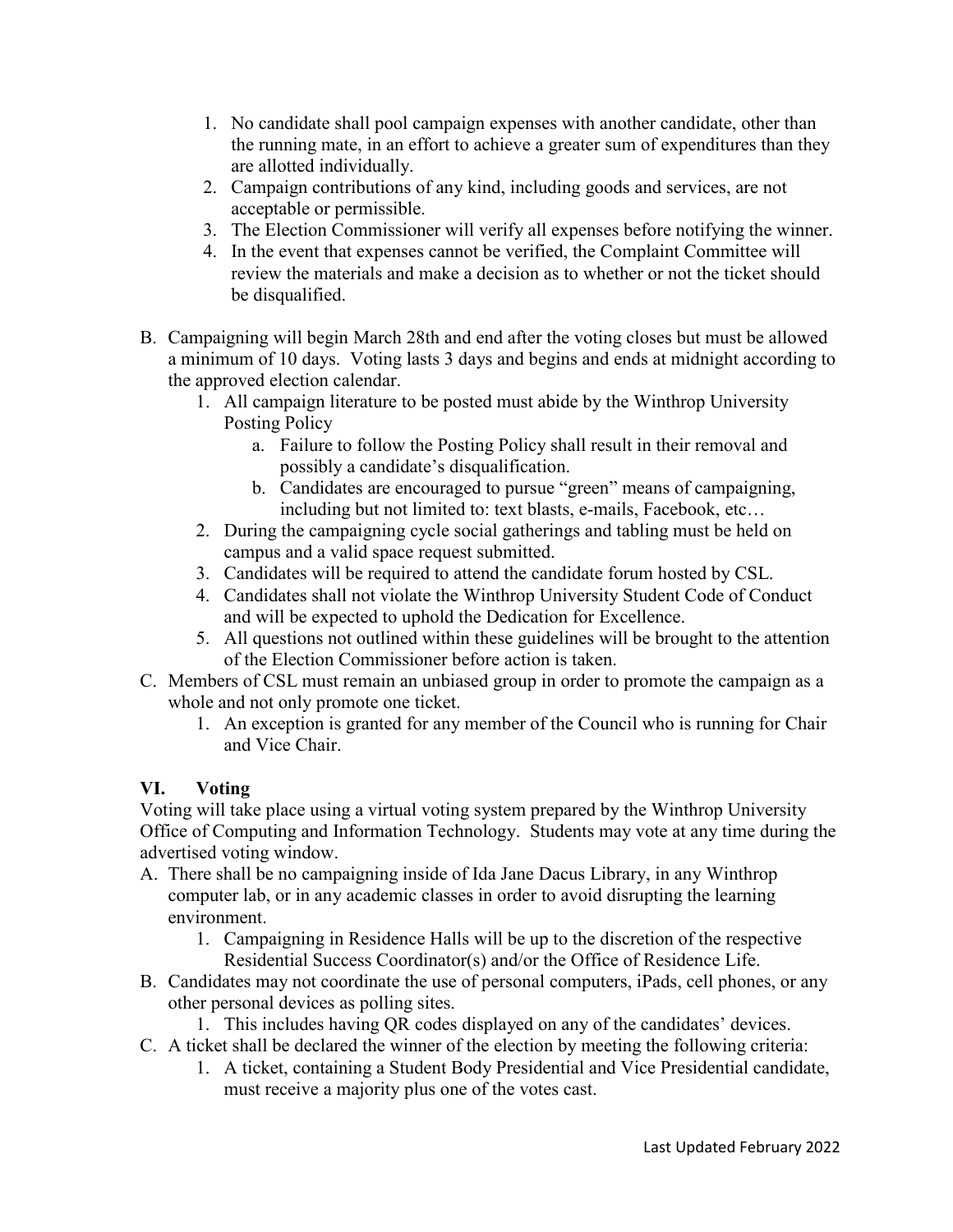- 2. The Vice President for Student Affairs and the CSL Advisor shall work with the Office of Computing and Information Technology (IT) to certify the election results once the polls have closed.
- 3. Election results, including the number of votes that each ticket receives, shall be posted online, and any petitions shall remain on file for one month in the event of a contestation.

# **VII. Contestations**

- A. Any candidate may contest the election by submitting to the CSL Advisor a written statement requesting an investigation and specifying alleged irregularities. The written statement must be submitted within 36 hours following the closure of voting. The complaint will be reviewed by the Election Complaints Committee.
	- 1. The Election Complaints Committee will consist of the CSL Advisor, Faculty Advisor to the Council of Student Leaders, the Election Commissioner, and two students not currently serving on the Council.
	- 2. The two non-Council members will be nominated by the Election Commissioner and approved by the Council of Student Leaders.
	- 3. Written statements should include as much information regarding alleged election misconduct or alleged irregularities as possible. This may include, but is not limited to, time, date, location, witnesses, and/or quantities of allegations brought up.
	- 4. It is the responsibility of the Complaints Committee to review allegations brought against a ticket.
- B. If insufficient evidence exists, the election will stand.
- C. All records of contested elections shall be kept on file in the Office of Student Activities. Complaint records shall not become a part of the involved parties' permanent record, unless the party is guilty of violating the Student Code of Conduct.

## **VIII. Run Off Elections**

- A. In case no ticket receives 50% plus one vote, a run-off between the two tickets receiving the most votes will be held.
- B. The new election will allow the weekend and two additional days for campaigning following the notification of the candidates.
- C. Each ticket will be allotted an additional \$50 for campaigning purposes.
	- 1. The same certification criteria and stipulations regarding money will apply.
- D. The winning ticket will still need 50% plus one of the votes cast to be declared the winner.